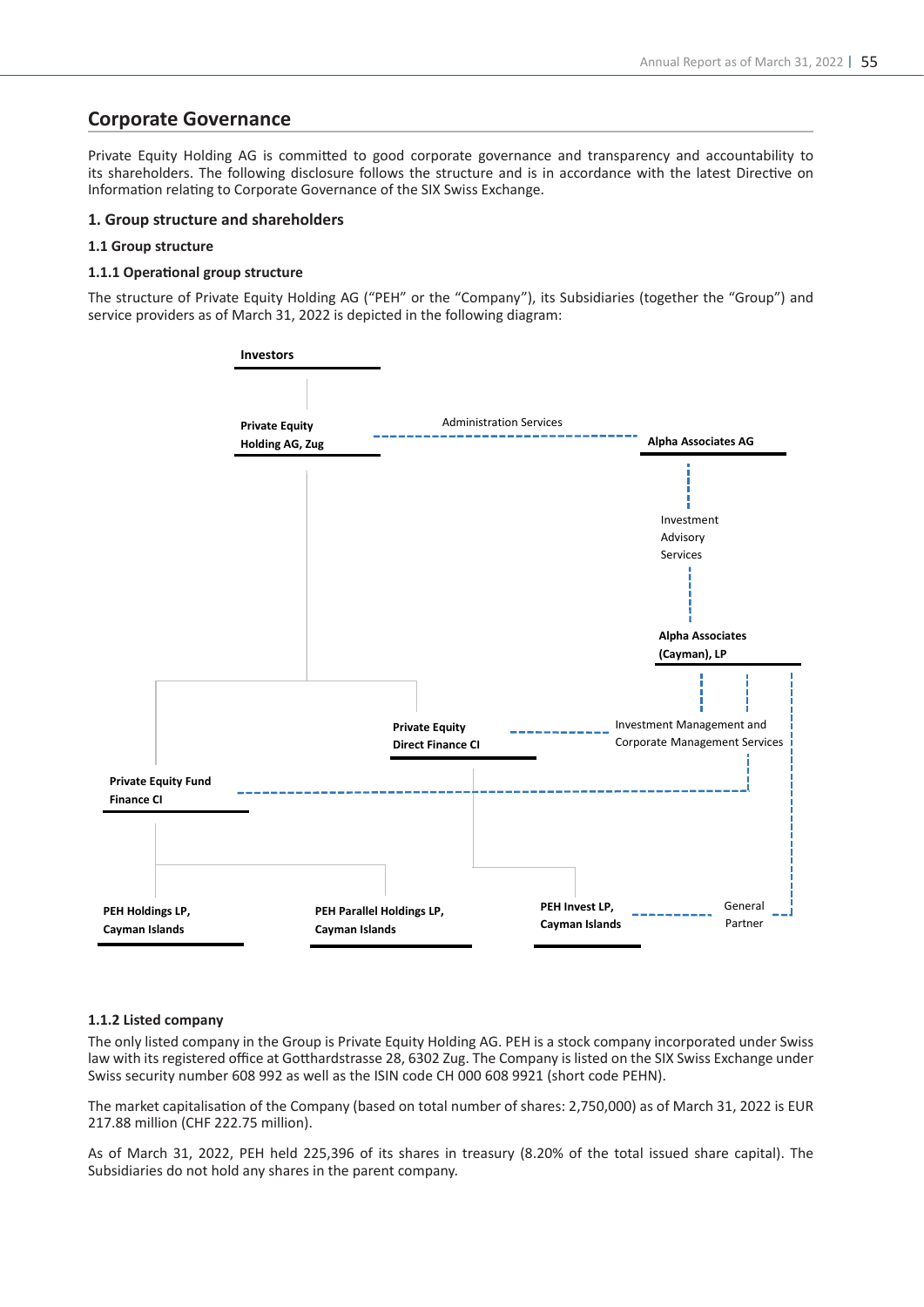# **1.1.3 Non-listed companies in the Group**

With one exception, all Subsidiaries of the Company are non-listed holding companies owned 100%, either directly or indirectly, by the Company; PEH Invest LP is indirectly owned 93.04% through Private Equity Direct Finance. The remainder is held by senior employees of Alpha Associates, who participate in direct co-investments through this vehicle, which ensures an increased alignment of interest. The Subsidiaries Private Equity Fund Finance Ltd. and Private Equity Direct Finance Ltd. are registered at 4th Floor, One Capital Place, KY1-1103, Grand Cayman, Cayman Islands. The Limited Partnerships PEH Holdings LP and PEH Parallel Holdings LP are registered at the same address; they are pooling vehicles holding immaterial sub-sets of portfolio investments. PEH Invest LP is registered at this address, as well. The share capital of Private Equity Fund Finance Ltd. amounts to CHF 13,885,000, that of Private Equity Direct Finance Ltd. to CHF 200,000,000.

Also refer to Note 3 (Participations) to the Statutory Financial Statements of this Annual Report on page 47.

#### **1.2 Significant shareholders**

As of March 31, 2022 and March 31, 2021 the following major shareholders were known to the Company:

| Holding in % of share capital | 31.03.22                                                                                         | 31.03.21                                                                                       |
|-------------------------------|--------------------------------------------------------------------------------------------------|------------------------------------------------------------------------------------------------|
| Between 5% and 10%            | Private Equity Holding AG (Zug, 225,396 shares,<br>registered without voting rights);            | Private Equity Holding AG (Zug, 210,872 shares,<br>registered without voting rights)           |
|                               | Dr. Hans Baumgartner (Adliswil,<br>229,939 shares or 8.36% of the voting rights)                 | Dr. Hans Baumgartner (Adliswil,<br>228,947 shares or 8.33% of the voting rights)               |
| Between 33.33% and 50%        | ALPHA Associates Group <sup>1</sup> (Zurich,<br>1,041,315 shares or 37.87% of the voting rights) | ALPHA Associates Group <sup>1</sup> (Zurich,<br>961,315 shares or 34.96% of the voting rights) |

<sup>1</sup> The ALPHA Associates Group comprises ALPHA Associates AG, C+E Holding AG, Dr. Peter Derendinger, Dr. Petra Salesny and Petr Rojicek.

All changes in the Company's shareholder base that were reported and disclosed in accordance with Art. 120ff. Financial Markets Infrastructure Act (FinMIA) during the financial year 2021/2022 (2020/2021) as well as any updates on shareholdings reported thereafter can be obtained from the SIX website at: https://www.ser-ag.com/de/topics/ disclosure-of-shareholdings.html.

#### **1.3 Cross-shareholdings**

There are no cross-shareholdings.

#### **2. Capital structure**

#### **2.1 Capital**

Private Equity Holding AG has an issued ordinary share capital of CHF 16.5 million, divided into 2,750,000 registered shares with a nominal value of CHF 6 per share. All shares are fully paid-in. A contingent capital of CHF 9.0 million is in place, of which nil has been issued.

#### **2.2 Authorised and contingent capital**

The 2014 Annual General Meeting approved the creation of new authorised and also contingent capital. The authorised capital expired on July 3, 2016, while the contingent capital remains in place:

The share capital of the Company may be increased by a maximum of CHF 9.0 million by issuing a maximum of 1,500,000 registered shares to be fully paid-in and having a nominal value of CHF 6 each, of which (a) up to CHF 3.0 million as a result of the exercise of option rights granted to existing shareholders and (b) up to CHF 6.0 million as a result of the exercise of option or conversion rights granted in connection with bond issues or other financial market instruments by the Company or any of its Subsidiaries. At the maximum of CHF 9.0 million, this increase would equate to 54.55% of the existing share capital. For further details, specifically the exclusion of subscription rights, please refer to Art. 3b of the Articles of Association (https://www.peh.ch/portrait/corporate-documents/).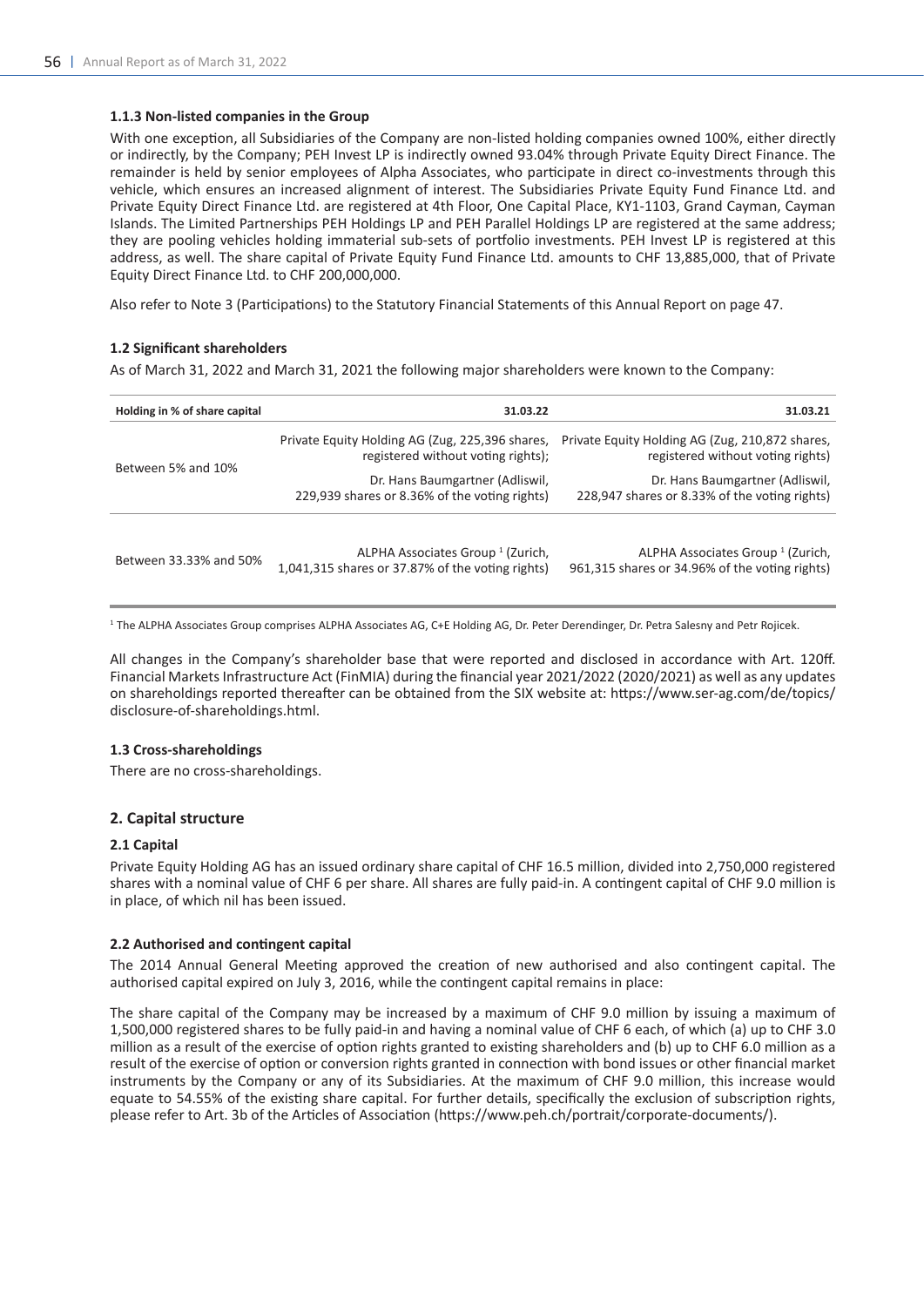# **2.3 Changes in capital since March 31, 2019**

Since March 31, 2019, the Company's and the Group's equity capital have developed as follows:

|                                                 | 31.03.19          | 31.03.20          | 31.03.21          | 31.03.22          |
|-------------------------------------------------|-------------------|-------------------|-------------------|-------------------|
| Share capital (CHF 1,000)                       | 16.500            | 16.500            | 16.500            | 16,500            |
| Contingent capital                              | 9,000 (issued: 0) | 9,000 (issued: 0) | 9,000 (issued: 0) | 9,000 (issued: 0) |
| Total equity PEH (Statutory capital, CHF 1,000) | 178.820           | 172.438           | 161.713           | 190,896           |
| Total equity Group (IFRS capital, EUR 1,000)    | 220,948           | 230,666           | 308,069           | 387,324           |

Please refer also to the Statements of Changes in Equity (IFRS financial statements) and Annual Reports of prior reporting periods, which can be downloaded at https://www.peh.ch/reports/annual-report/.

The 2019 Annual General Meeting decided on a repayment of share premium (paid-in capital) in the amount of CHF 2.00 per outstanding share (no repayment of share premium was made on treasury shares).

The 2020 Annual General Meeting decided on a distribution from capital contribution reserves in the amount of CHF 0.50 per share and from voluntary retained earnings in the amount of CHF 0.50 per share.

The 2021 Annual General Meeting decided on a distribution from capital contribution reserves in the amount of CHF 1.00 per share and from voluntary retained earnings in the amount of CHF 1.00 per share.

# **2.4 Shares and participation certificates**

Private Equity Holding AG has an issued share capital of CHF 16,500,000 (EUR 10,311,000, converted at historical exchange rate), divided into 2,750,000 fully paid-up registered shares with a par value of CHF 6 each. Each share, if and when registered in the Company's register of shareholders, carries one vote and all shares enjoy the same dividend rights in accordance with Swiss law. There are no preferential rights of any nature attached to any of the shares.

The Company has not issued any participation certificates.

# **2.5 Dividend-right certificates**

The Company has not issued any profit sharing certificates (Genussscheine).

# **2.6 Limitations on transferability and nominee registrations**

There are no transfer restrictions whatsoever. There are no restrictions on nominee registrations.

#### **2.7 Convertible bonds and warrants/options**

No convertible bonds, warrants or options to purchase shares have been issued by the Company or any of its Subsidiaries. The Group has no employees, and no employee stock option plan is in place.

# **3. Board of Directors**

#### **3.1 Members**

Pursuant to the Company's Articles of Association (available at www.peh.ch), the Board of Directors consists of at least three members. At the end of the financial year 2021/2022, the Board of Directors was composed as follows:

### **Dr. Hans Baumgartner, Chairman and Delegate, 1954, Swiss citizen**

Dr. Hans Baumgartner is an attorney-at-law in Zurich. He graduated from the University of Zurich in 1978 with a degree in law and obtained a PhD in 1990. He also holds an LL.M. from the European Institute of the University of Zurich in banking and insurance law. From 1981 until 1992, Dr. Hans Baumgartner was district attorney in Zurich, from 1986 he specialised in economic crime. In 1992 he became judge at the District Court of Zurich. Since 1994, Dr. Hans Baumgartner works as an independent attorney-at-law in Zurich. He is senior partner at the law office Baumgartner Mächler. In addition, he has been a judge at the Military Court of Appeals from 1988 to 2004. He also serves as Chairman of miniswys AG, a technology company in Biel, LinthSol AG, a renewable energy company in Linthal, and is a member of the Board of Directors of Elster & Salis AG, Zürich, PROPBase AG, Neuhausen am Rheinfall, and tbgs Technische Betriebe Glarus Süd.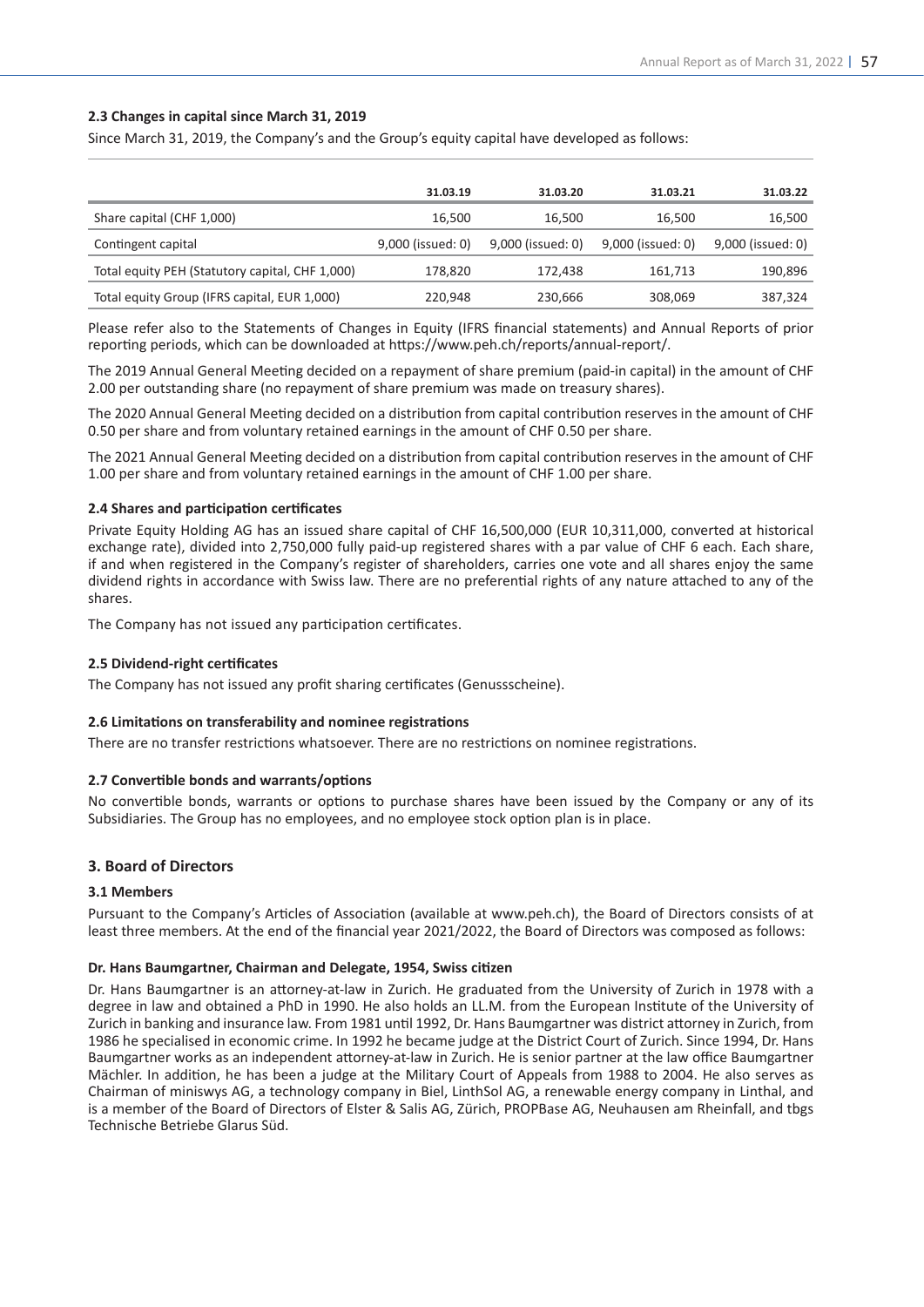# **Martin Eberhard, Member, 1958, Swiss citizen**

Martin Eberhard works as an entrepreneur specialising in project financing. From 2000 until 2009 Martin Eberhard served as founder and CEO of Neue Zürcher Bank. Prior, Mr. Eberhard held various senior positions at Bank Julius Baer, Zurich; in 1996 he became a Member of the Management Board and in 1998 a member of the Executive Board Brokerage Europe. Before joining Julius Baer he worked for Swiss Bank Corporation in Zurich, Geneva and New York. Mr. Eberhard completed the Swiss Banking School and an Advanced Executive Program at Kellogg Graduate School of Management, USA.

### **Fidelis Götz, Member, 1966, Liechtenstein citizen**

Fidelis Götz is a Partner at Daniel Gresch & Partner, an independent financial services consultancy, acting as a counsel for boards and management of foundations and family offices. Mr. Götz was Co-Head Private Banking at Bank Sarasin & Cie and Head Private Banking North Asia at Credit Suisse and brings 25 years of experience in investment banking, private banking and asset management as well as non-profit management in emerging markets. Mr. Götz is involved in several non-profit organisations and Chairman of Real Unit Schweiz, Zug, and member of the Board of Directors of VP Bank (Schweiz) AG, Zurich, and PROPBase AG, Neuhausen am Rheinfall. Fidelis Götz holds a Master of Political Science from the University of St.Gallen (HSG) with a major in International Relations.

# **Dr. Petra Salesny, Member, 1971, Austrian citizen**

Dr. Petra Salesny is a founding partner and COO of Alpha Associates and prior to the team's spin-out from Swiss Life Private Equity Partners (SLPEP) was Chief Operations Officer of SLPEP. Previously, Dr. Petra Salesny was the legal advisor to the private equity team at Bank Vontobel and a consultant for M&A at Helbling CFT International Ltd. in Düsseldorf and Zurich, where she structured and coordinated cross-border transactions of mid-sized companies. Dr. Petra Salesny is admitted to the New York Bar and holds a Master of Laws from New York University. She graduated from the Law School of the University of Vienna and received a Ph.D. in law from the University of Basle.

Apart from Dr. Hans Baumgartner in his capacity as Delegate of the Board of Directors, none of the Directors has had an operational role within the Company in the three financial years prior to the reporting period.

None of the Directors have significant business relationships with Private Equity Holding AG or any of its Subsidiaries. Dr. Petra Salesny is a managing partner of Alpha Associates AG and represents the shareholder group Alpha Associates on the Board of Directors.

#### **3.2 Other activities and vested interests**

Please refer to the CVs in section 3.1 above.

#### **3.3 Statutory limits on other activities**

The Directors are not allowed to carry out more than 10 other mandates, of which not more than five in companies publicly listed on a stock exchange. Please refer to article 17 of the Articles of Association (available at https://www. peh.ch/portrait/corporate-documents/).

# **3.4 Elections and terms of office**

According to Art. 17 of the Company's Articles of Association (available at https://www.peh.ch/portrait/corporatedocuments/), the members of the Board of Directors, the Chairman of the Board of Directors, the members of the Compensation Committee as well as the independent proxy (Art. 13a) are elected by the shareholders of the Company for a term of one year, ending with the end of the subsequent Annual General Meeting. Directors may be re-elected for one or more subsequent periods. Directors may be dismissed by shareholders' vote or resign before the end of their term.

| Name                   | <b>Function</b>     | Date of first election to Board | <b>Expiration of Term</b>          |
|------------------------|---------------------|---------------------------------|------------------------------------|
| Dr. Hans Baumgartner   | Chairman & Delegate | December 7, 2006                | <b>Annual General Meeting 2022</b> |
| <b>Martin Eberhard</b> | Member              | June 24, 2010                   | <b>Annual General Meeting 2022</b> |
| Fidelis Götz           | Member              | July 12, 2018                   | <b>Annual General Meeting 2022</b> |
| Dr. Petra Salesny      | Member              | July 12, 2018                   | <b>Annual General Meeting 2022</b> |

The terms of office of the Board of Directors are as follows:

This Board of Directors was re-elected at the Annual General Meeting of Private Equity Holding AG on June 2, 2021.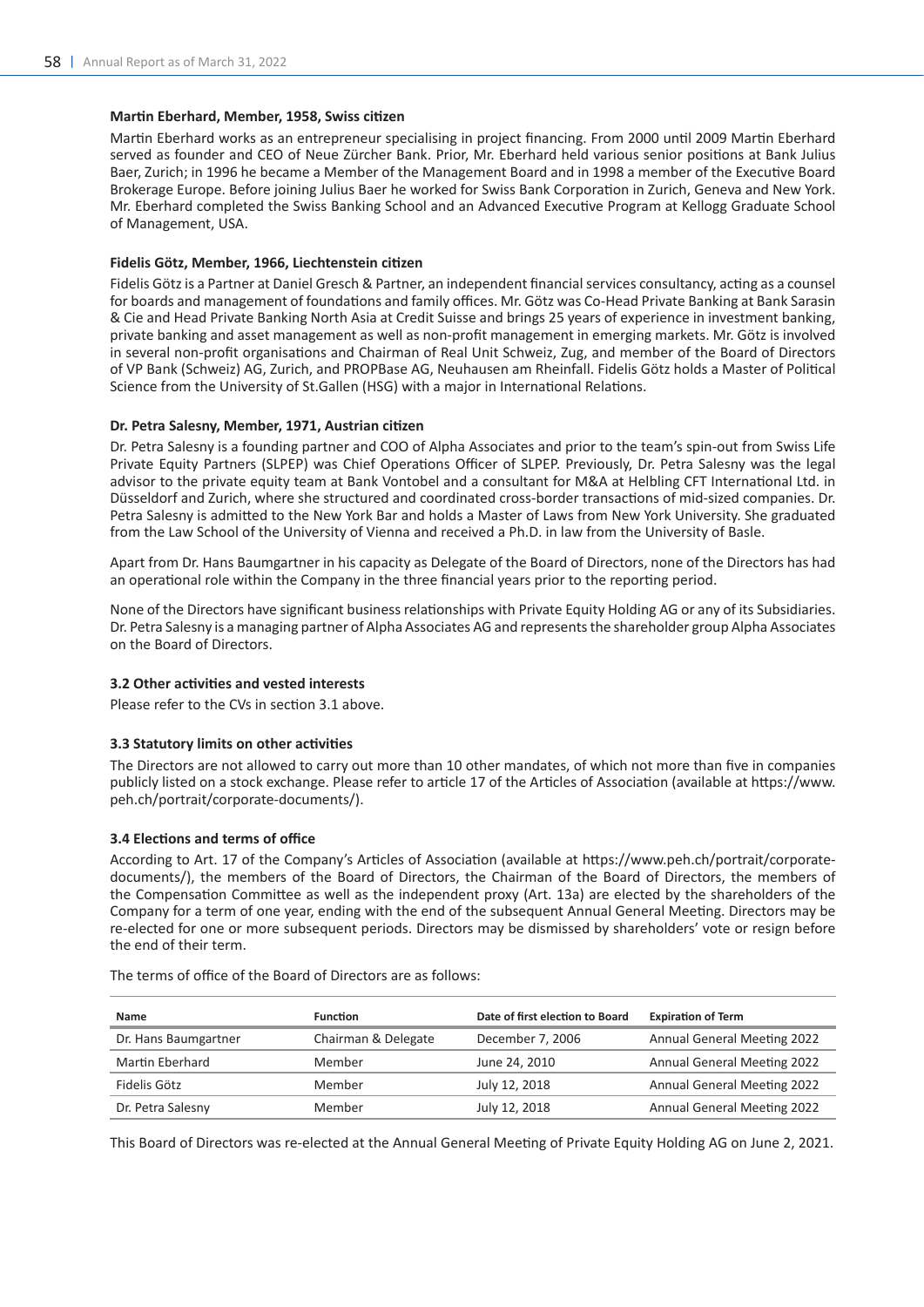# **3.5 Internal organisational structure**

#### **3.5.1 Allocation of tasks within the Board of Directors**

The tasks within the Board of Directors are allocated as follows:

| Name                 | <b>Function</b>     | <b>Tasks and Main Focus</b>            |
|----------------------|---------------------|----------------------------------------|
| Dr. Hans Baumgartner | Chairman & Delegate | Day to day management                  |
| Martin Eberhard      | Member              | Investor relations, banking specialist |
| Fidelis Götz         | Member              | Investor relations, banking specialist |
| Dr. Petra Salesny    | Member              | Alternative asset specialist           |

The Board of Directors is responsible for the ultimate direction, supervision and control of the Company and the Group's investment manager and administrator. The core tasks of the Board of Directors according to the Swiss Code of Obligations ("CO") and the regulations of Private Equity Holding AG are:

- Organisational regulations;
- Investment strategy and asset allocation;
- Strategic & financial planning;
- Overall supervision;
- $\blacksquare$  Relationships with shareholders.

#### **3.5.2 Composition and tasks of the Compensation Committee**

At the Annual General Meeting 2021, the shareholders elected Martin Eberhard, Fidelis Götz and Dr. Petra Salesny to the Compensation Committee. The members of the Committee elected Martin Eberhard as Chairperson of the Committee.

The Compensation Committee supports the Board of Directors in the determination and implementation of the guidelines and rules for the Compensation of the members of the Board of Directors and the Delegate of the Board and prepares all board matters referring to Compensation. In particular, the Committee approves, within the total compensation limits as approved by the shareholders, the compensation of the individual members of the Board (including the Chairman) and the Delegate of the Board (please also refer to the Compensation Report on pages 66 and 67).

#### **3.5.3 Mode of operation of the Board of Directors and the Compensation Committee**

The Board of Directors convenes whenever business requires, but at least four times a year, and resolves all matters by majority vote in the presence of a majority of its members. In the financial year 2021/2022, the Board of Directors held seven meetings with an average duration of 66 minutes (ranging from 30 to 90 minutes).

Meetings are convened by the Chairman or upon the request of a member of the Board. Board members may participate in person or by telephone. Unless a member of the Board requests otherwise, decisions may be taken by circular resolution. Matters resolved by circular resolution require unanimity.

The Compensation Committee also convenes whenever business requires but at least once every year in preparation of the proposals to the AGM and resolves all matters by majority vote. Decisions may be taken by circular resolution.

The Board of Directors delegated the management of PEH's portfolio to ALPHA Associates AG ("ALPHA") and ALPHA Associates Cayman, LP ("ALPHAC"), which in turn is advised by ALPHA's private equity specialists in Zurich ("ALPHA", together "ALPHA Group").

The Delegate of the Board, with the support of ALPHA, prepares all matters to be handled by the Board and implements the Board's resolutions. The Board of Directors retains its primary, inalienable and non-transferable responsibilities according to Art. 716a CO and monitors all financial and operational matters of the Company, thereby maintaining a close working relationship with ALPHA.

The competencies of the Board of Directors, the Delegate of the Board, ALPHA and ALPHAC are set forth in the Organisational Regulations issued by the Board of Directors.

#### **3.6 Definition of areas of responsibility**

The Board of Directors is responsible for all tasks allocated to it by Swiss Law but has delegated certain matters to its Delegate and ALPHA and ALPHAC, respectively (as described in section 3.5.3. above).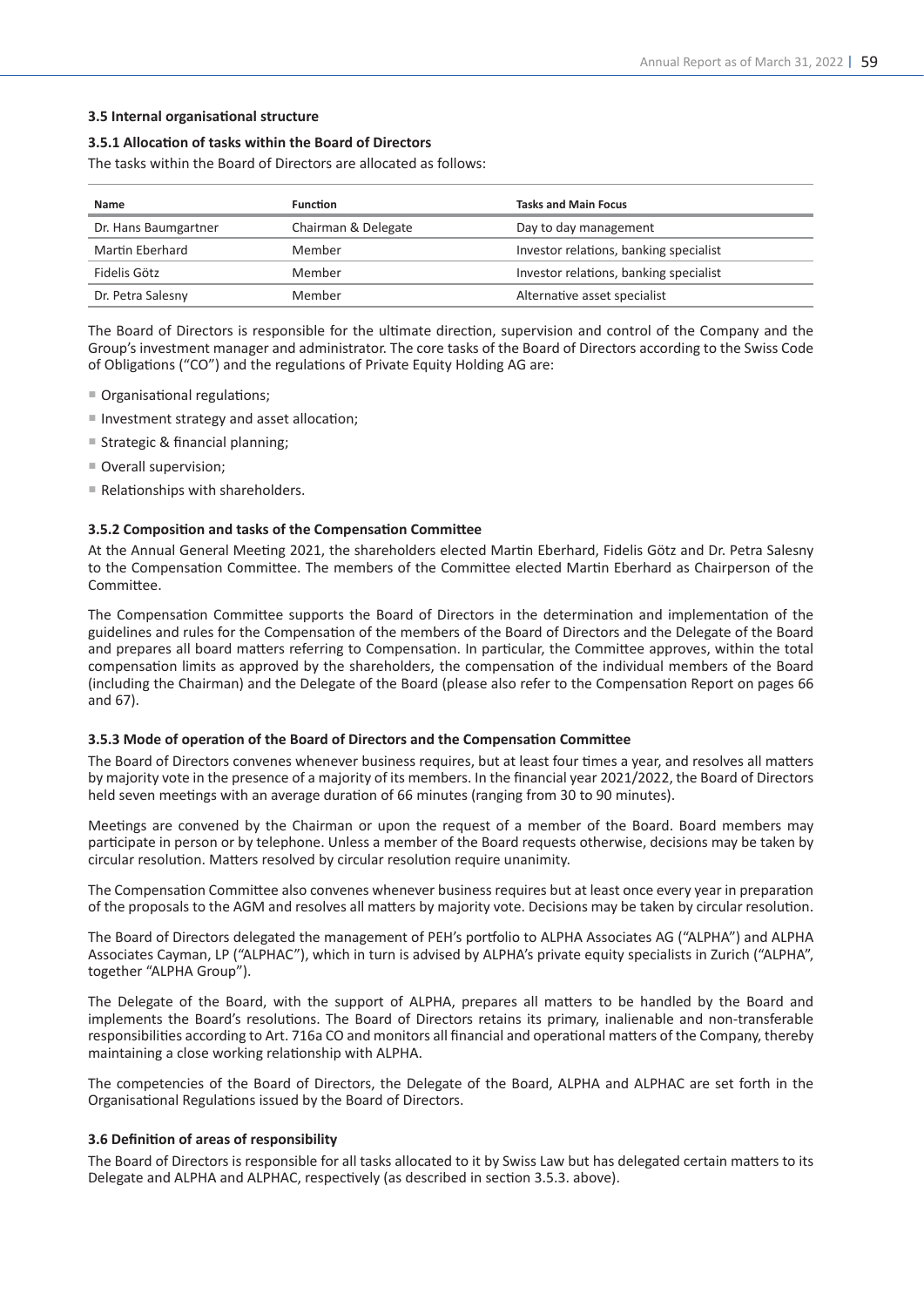# **3.7 Information and control instruments vis-à-vis the portfolio manager**

The management of ALPHA works closely with the Chairman and Delegate of the Board of Directors, who meets with ALPHA's senior staff as business requires discussing portfolio matters. Dr. Petra Salesny is a member of the Board of Directors and the management team of ALPHA is in attendance at all meetings of the Board of Directors. ALPHA further issues monthly reports to the Board of Directors of the Company including balance sheet, income statement, cash-flow planning and fair value development per investment. Detailed investment, financial and performance data is recorded and maintained by ALPHA Group, as portfolio manager, in a customised IT database and monitoring tool. Extracts are made available to the Board of Directors on a regular basis.

# **4. Executive committee**

### **4.1 Members of the executive committee**

The Company has no employees and no executive committee. The Delegate of the Board of Directors is responsible for the day-to-day management of the Company. Please see section 3.1. above for the detailed CV of Dr. Hans Baumgartner.

# **4.2 Other activities and vested interests**

Not applicable, as the Company has no employees and no executive committee.

# **4.3 Statutory limits on other activities**

The Directors are not allowed to carry out more than 10 other mandates, of which not more than five in companies publicly listed on a stock exchange. Please refer to article 17 of the Articles of Association (available at https://www. peh.ch/portrait/corporate-documents/).

# **4.4 Investment Management Contracts**

Since April 1, 2004, ALPHA Group provides investment management services and supports the Delegate of the Board with day-to-day administration services. For the terms of the agreements between PEH and its Subsidiaries and ALPHA Group, please refer to Note 15 (Related party transactions) to the IFRS Statements of this Annual Report. Alpha Associates AG (ALPHA) has its registered office at Talstrasse 80, 8001 Zurich, Switzerland.

ALPHA supports the Delegate of the Board in providing administration support services to PEH for an annual fee of CHF 500,000 (excl. VAT). Administration services include accounting, corporate, legal and regulatory services and investor relations.

#### **4.4.1 Investment Management Services**

Investment management services are performed by ALPHAC in the Cayman Islands and include asset allocation, investment advice, the selection, execution and divestment of private equity fund and direct investments in accordance with the Company's investment strategy, cash management, arrangement of banking services, and all administrative and financial tasks of the Cayman Islands companies of the Group. ALPHA provides investment advisory services to ALPHAC. Such services include research, the identification and evaluation of investment opportunities, the monitoring of portfolio investments and the evaluation and presentation to the investment manager of potential exit strategies from investments.

#### **4.4.2 Description of ALPHA Group**

ALPHAC is a Cayman Islands limited partnership controlled by ALPHA and employs local professionals with knowledge and experience in accounting, financial management and investment management. ALPHA is a company incorporated under Swiss law with its registered office in Zurich. ALPHA is a fully independent private equity manager owned by the senior members of its team and a FINMA authorised manager of the assets of collective investment schemes. The ALPHA Group manages and advises various private equity, infrastructure and private debt investment programs and separate managed accounts.

ALPHA's Management Team is composed as follows:

#### **Dr. Peter Derendinger, Partner, CEO, 1959, Swiss citizen.**

Peter Derendinger is a founding partner of Alpha Associates and prior to the team's spin-out from Swiss Life Private Equity Partners (SLPEP) was a member and delegate of the board of directors of SLPEP and responsible for the operations of the company from May 2003 to April 2004. After starting his career as an attorney-at-law, Peter Derendinger held several positions with Credit Suisse, where his last assignment was as Chief Financial Officer and Head of the Corporate Center at Credit Suisse Private Banking. Earlier appointments include Managing Director and General Counsel of Credit Suisse Group and Head of Legal and Tax at Credit Suisse First Boston (Europe) in the early 1990s. Peter Derendinger is the Chairman of Credit Suisse (Switzerland) AG and member of the board of several investment and portfolio companies. Peter Derendinger holds a Ph.D. in law from the University of Fribourg and a Master of Laws from Northwestern University, Chicago.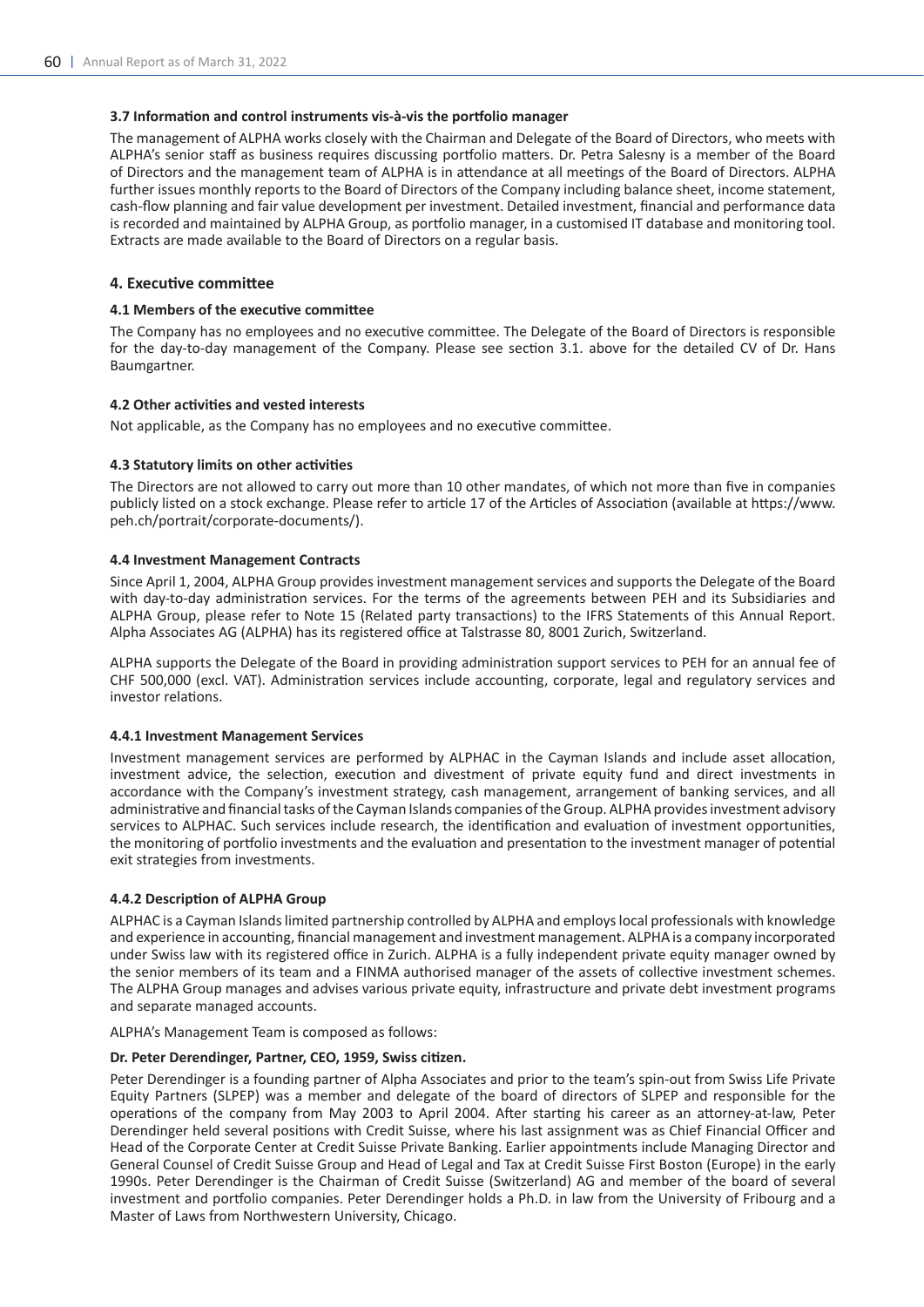# **Petr Rojicek, Partner, CIO, 1961, Czech citizen.**

Petr Rojicek is a founding partner of Alpha Associates and prior to the team's spin-out from Swiss Life Private Equity Partners (SLPEP) was Chief Investment Officer of SLPEP. Prior to this he was a member of the private equity team at Bank Vontobel focused on Central & Eastern Europe and worked in investment banking at UBS in Zurich and London, where he was engaged in corporate finance transactions for financial institutions in Emerging Markets. He began his career as a civil engineer in the construction industry and later on worked for American Appraisal, a worldwide valuation consulting firm, in Prague. Petr Rojicek serves on many advisory boards of private equity funds and as director of portfolio companies. Petr Rojicek holds a M.Sc. degree from the Czech Technical University of Prague and an MBA from the Simon School of the University of Rochester.

# **Dr. Petra Salesny, Partner, COO, 1971, Austrian citizen.**

Dr. Petra Salesny is a founding partner of Alpha Associates and prior to the team's spin-out from Swiss Life Private Equity Partners (SLPEP) was Chief Operations Officer of SLPEP. Previously, Dr. Petra Salesny was the legal advisor to the private equity team at Bank Vontobel and a consultant for M&A at Helbling CFT International Ltd. in Düsseldorf and Zurich, where she structured and coordinated cross-border transactions of mid-sized companies. Dr. Petra Salesny is admitted to the New York Bar and holds a Master of Laws from New York University. She graduated from the Law School of the University of Vienna and received a Ph.D. in law from the University of Basle.

#### **Jürg Kägi, Partner, CFO, 1978, Swiss citizen.**

Jürg Kägi joined Alpha Associates in 2018 from Itaú Private Bank Switzerland where he was Head of Finance. Previously, he worked for more than 10 years as Senior Manager at Ernst & Young and as Manager at PwC, serving local and international banks as well as asset managers. He holds a Master in Banking and Finance from the University of Zurich and is a Swiss Certified Public Accountant.

# **Peter Wolfers, Partner, CRO, 1981, German citizen.**

Peter Wolfers re-joined Alpha Associates in February 2010. Previously Peter was a private equity investment professional at Horizon21, a Swiss investment manager. Peter Wolfers started his career at Alpha Associates in 2005 as a member of the investment team, first as Analyst and later as Associate. Peter Wolfers is a guest lecturer on private equity and member of the managing board of the Swiss Association of Investment Companies. Peter Wolfers graduated from the University of Zurich and holds an M.A. in Economics and an LL.M. from the University of Münster, Germany.

For further information on ALPHA and its key staff please consult their website at www.alpha-associates.ch.

# **5. Compensation, shareholdings and loans**

#### **5.1 Content and method of determining the compensation and share-ownership programs**

The compensation awarded to the members of the Board of Directors is determined in accordance with the scope of activities and the responsibility and functions of the individual members.

Compensation of the Board of Directors of the Company is effected in accordance with the provisions of the Articles of Association (available at https://www.peh.ch/portrait/corporate-documents/), in particular Art. 26. Compensation is fixed and does not contain any variable components dependent on the financial performance of the Company; further, the Company does not grant credits or loans to the Directors. While the Board of Directors is compensated in cash for all its duties, it may elect bodily to be fully or partially paid in shares of the Company. In this case, shares are allotted at market price replacing the respective cash compensation. The Board of Directors decides on the timing of allotment and may set lock-up periods for such shares.

The Compensation Committee determined that the members of the Board of Directors shall be compensated as follows (pro-rata when a mandate is not executed for a full year):

| Compensation                                               | <b>CHF</b>  |
|------------------------------------------------------------|-------------|
| Chairman                                                   | 75,000 p.a. |
| Member                                                     | 50,000 p.a. |
| Delegate (in addition to Chairman's/Member's Compensation) | 75,000 p.a. |

The compensation is paid annually. The employer's share of the AHV/ALV contribution is borne by the Company.

Travel and other reasonable out-of-pocket expenses related to the attendance of Board meetings are covered by the Company. Directors may furthermore be paid all other expenses properly incurred by them in connection with the business of the Company.

The Company does not grant any loans to or guarantee any liabilities of the members of the Board of Directors. None of the Directors is entitled to any special compensation upon departure.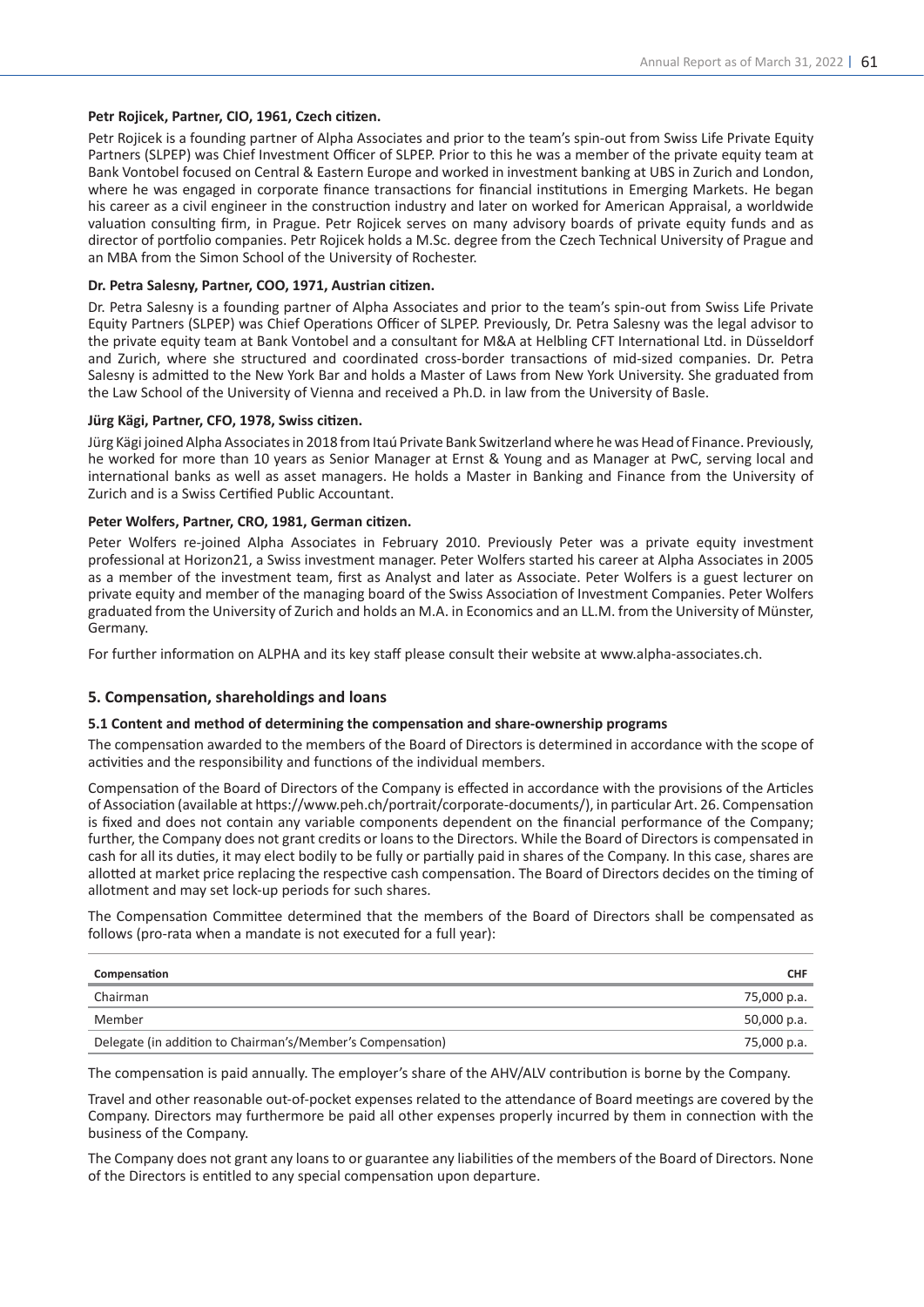For further information regarding the disclosure of compensation paid to the members of the Board of Directors for the financial years 2021/2022 and 2020/2021, please refer to Note 10 to the Financial Statements of PEH AG (Management compensation) and the separate Compensation Report on pages 66 and 67.

The management, administration and performance fee arrangements between the Company and its Subsidiaries and ALPHA Group are set forth in an administrative services agreement and an investment management agreement, respectively; the calculation of the fees follows industry standards and is audited by the Group's auditors.

For further information regarding the disclosure of administration, management and performance fees under the administration and management agreements between PEH and its Subsidiaries with ALPHA and ALPHAC, please refer to Note 15 to the IFRS Financial Statements (Related party transactions).

#### **5.2 Statutory provisions on compensation and performance-based incentives in specific**

### **5.2.1 Statutory provisions on performance-based incentives, the allotment of shares and additional amounts available for newly elected members of Management**

The compensation paid to the Members and Chairman/Delegate of the Board of Directors is fixed and does not contain any variable components dependent on the financial performance of the Company.

The Board of Directors is compensated in cash for all its duties, however, it may elect bodily to be fully or partially paid in shares of the Company. In this case, shares are allotted at market price replacing the respective cash compensation. The Board of Directors decides on the timing of allotment and may set lock-up periods for such shares.

If the total amount of compensation approved by the Annual General Meeting does not suffice to cover for the compensation of a newly elected Delegate of the Board or Member of the Management, the Company may pay any such person an additional amount which in total is limited to 50% of the average total compensation paid to the Delegate of the Board and Management over the last three years. The Annual General Meeting does not vote retroactively on this additional compensation. If the capped amount does not suffice to compensate the newly elected individuals, any additional compensation can only be paid with the decision of the next ordinary Annual General Meeting.

# **5.2.2 Statutory provisions on loans and credits to Board Members and Management**

The Company does not grant credits or loans to the Directors or Management, i.e. the Delegate of the Board of Directors.

#### **5.2.3 Statutory provisions on voting on compensation**

The Annual General Meeting approves a maximum total compensation for the members of the Board of Directors as well as a maximum amount paid in addition to the Delegate of the Board of Directors for the current financial year. If the Annual General Meeting declines a compensation proposal by the Board of Directors, the Board of Directors is entitled to make a modified proposal with a lower total compensation. If this revised proposal is also declined by the Annual General Meeting, the Board of Directors has to call an extraordinary Annual General Meeting to discuss and vote on this item again.

The 2021 Annual General Meeting approved a maximum total compensation in the amount of CHF 200,000 p.a. for the members of the Board of Directors and a maximum total compensation in the amount of CHF 100,000 p.a. for the Delegate of the Board of Directors (in addition to Chairman's/Member's compensation). Dr. Petra Salesny foregoes the compensation for her work as a member of the Board of Directors; at the same time, Dr. Petra Salesny is a Managing Partner and founding shareholder of Alpha Associates AG, which renders administrative services to PEH AG and is compensated for such services as disclosed in Note 15 on page 36 of this report. Alpha Associates AG does not indirectly and separately compensate Dr. Petra Salesny for her work as a member of the Board of Directors of PEH AG.

# **6. Shareholders' participation rights**

# **6.1 Voting-rights and representation restrictions**

There are no voting rights or representation restrictions in the Company's Articles of Association (available at https:// www.peh.ch/portrait/corporate-documents/). Each shareholder whose shares are registered in the Company's register of shareholders is entitled to participate in the Company's General Meetings and vote his or her shares at his or her discretion.

Instead of attending a meeting in person, a registered shareholder may appoint a proxy, who does not need to be a shareholder. Shareholders may be represented by a specially designated independent shareholders' representative ("unabhängiger Stimmrechtsvertreter"). Proxies must be in writing.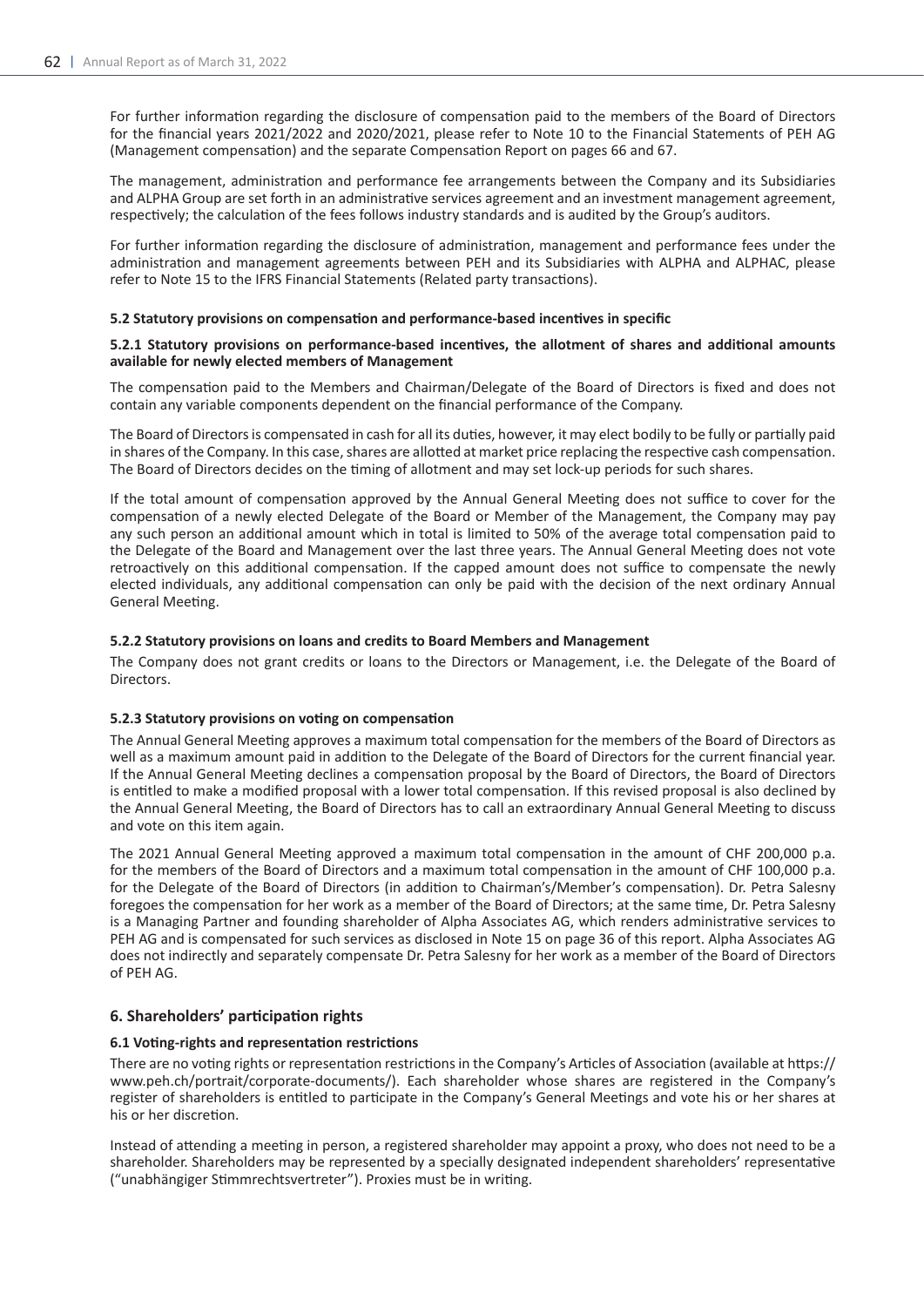# **6.1.1 Restrictions on voting rights**

Each share, if and when registered in the Company's register of shareholders, carries one vote and all shares enjoy the same dividend rights in accordance with Swiss law. There are no preferential rights of any nature attached to any of the shares, neither any restrictions on voting.

#### **6.1.2 Voting through shareholders' representative**

Shareholders may be represented by a specially designated independent shareholders' representative ("unabhängiger Stimmrechtsvertreter"). Proxies must be given in writing or submitted through an electronic system. The invitation to the Annual General Meeting contains further information on this; please also refer to article 13a of the Company's Articles of Association (available at https://www.peh.ch/portrait/corporate-documents/).

### **6.2 Statutory quorums**

There are no statutory quorums in the Company's Articles of Association. Except as provided for a limited number of important decisions as set forth in Art. 704 CO, which require a qualified majority, the General Meeting adopts all resolutions with a majority of the votes cast at the meeting; abstentions are not counted as votes cast. Voting is secret if so requested by one or more shareholders representing at least 5% of the represented shares or upon direction of the Chairman of the meeting.

# **6.3 Convocation of the General Meeting of shareholders**

In accordance with Swiss company law and the Articles of Association (available at https://www.peh.ch/portrait/ corporate-documents/), General Meetings of shareholders are convened by the Board of Directors or, if necessary, by the auditors of the Company. Ordinary General Meetings are convened annually within 6 months after financial yearend. Extraordinary General Meetings are convened upon resolution of the shareholders or the Board of Directors, upon request of the auditors, or upon written request to the Board of Directors by one or more shareholders holding an aggregate of at least 10% of the Company's share capital.

Notice of General Meetings is given to the registered shareholders by letter at least 20 days prior to such meeting by the Board of Directors. The notice states the place and time of the meeting, the items on the agenda and the proposals of the Board of Directors with respect to each item and any items and proposals placed on the agenda by shareholders, the type of proof of ownership of shares and notice that the business report and auditors' report are available for inspection by the shareholders at the registered office of the Company.

#### **6.4 Inclusion of item on the agenda**

Shareholders holding shares with an aggregate nominal value of at least CHF 1 million have the right to request in writing that a specific item be put on the agenda. Such requests have to be received by the Board of Directors 30 days prior to the General Meeting in writing. Proposals regarding items not included in the agenda may be admitted for discussion by shareholder resolution but may be voted on only at the following General Meeting, except a motion for the calling of an Extraordinary General Meeting or a motion for a special audit. Proposals regarding items on the agenda may be made without prior request.

#### **6.5 Inscriptions into the share register**

Following the purchase of PEH shares on- or off-exchange, the purchaser (normally through its bank) may request that his or her shares shall be registered in the Company's register of shareholders. The Company recognises only one holder per share. The register contains, i.a., the name and address of the registered shareholders.

Only shareholders registered in the Company's register of shareholder as of the cut-off date are entitled to attend and vote at General Meetings. The cut-off date for each meeting is the date on which the invitation for the General Meeting is mailed to the shareholders (Art. 6.2 of the Company's Articles of Association, please refer to https://www. peh.ch/portrait/corporate-documents/). The dates of the Company's General Meetings and the meeting invitations are published on its website for ease of reference.

# **7. Change of control and defence measures**

#### **7.1 Duty to make an offer**

According to Art. 135 FinMIA, any person, whether acting directly, indirectly or in concert with third parties, acquiring shares in a company established and listed in Switzerland, which shares when added to any shares already owned by such person exceed the threshold of 33 1/3% of the voting rights of the company, must offer to acquire all listed shares of the company. This obligation does not apply if the shares have been acquired as a result of donation, succession or partition of an estate, by operation of matrimonial property law or through execution of a judgment.

Since the Annual General Meeting 2014, the Articles of Association of Private Equity Holding AG provide for a statutory "opting out" from Art. 135 FinMIA in accordance with Art. 125 par. 4 FinMIA. Accordingly, the obligation described above does not apply. For further details please see article 6bis of the Company's Articles of Association, which are available at https://www.peh.ch/portrait/corporate-documents/.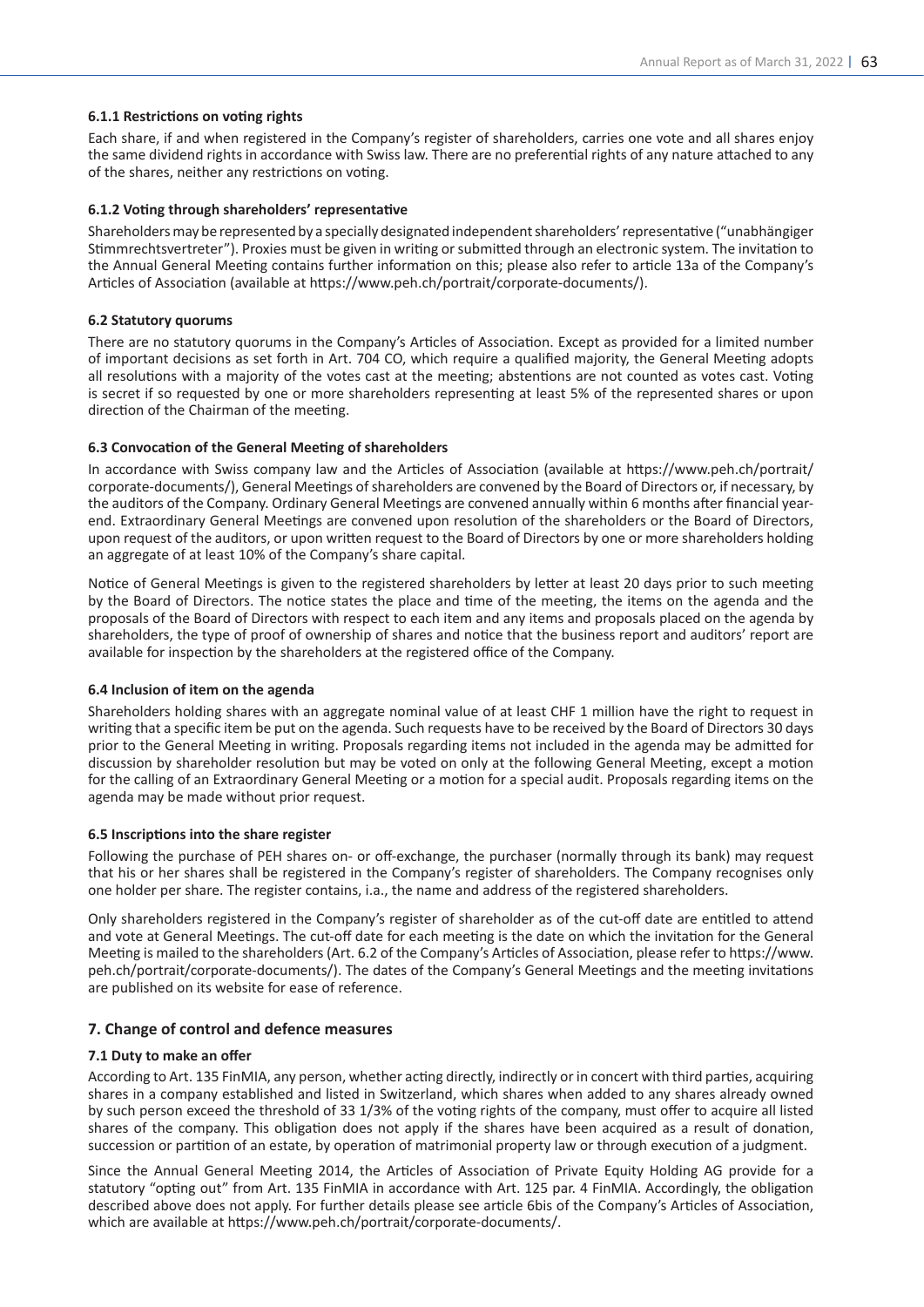# **7.2 Clauses on changes of control**

There are no specific clauses on change of control in the Company's Articles of Association. In particular, neither the members of the Board of Directors nor ALPHA Group are entitled to any additional compensation specifically as a result of any person acquiring control over the Company.

# **8. Auditors**

# **8.1 Duration of the mandate and term of office of the Auditors**

The auditors of the Company and the Group are KPMG AG, Zurich ("KPMG"). KPMG have been acting as statutory auditors and auditors of the IFRS accounts of the Company since June 25, 2009. The lead auditor on the mandate is Mr. Thomas Dorst, Swiss Certified Accountant. The rotation interval that applies to the lead auditor is the statutory maximum of seven years, according to Art. 730a par. 2 of the Swiss Code of Obligations.

The auditors are elected by the Annual General Meeting for the term of one year, which ends with the date of the next Annual General Meeting. Re-election is possible (Art. 27 of the Company's Articles of Association; please refer https://www.peh.ch/portrait/corporate-documents/).

# **8.1.1 Duration of the mandate**

KPMG AG, Zurich, have been acting as statutory auditors and auditors of the IFRS accounts of the Company since June 25, 2009 and been re-elected for a one-year period ending with the AGM 2021. Further re-election is possible.

# **8.1.2 Starting date of the lead auditor**

Thomas Dorst (KPMG AG) has been acting as lead auditor since July 8, 2016.

# **8.2 Audit fees**

The audit fees to KPMG in the financial year ending March 31, 2022 amounted to CHF 134,625 (incl. VAT) for the audit of the statutory and IFRS financial statements of the Company.

# **8.3 Additional fees**

Additional fees were paid to KPMG Israel by the Company for tax-related advisory services in the amount of CHF 9,715.

# **8.4 Information instruments pertaining to the external audit**

The Board of Directors and ALPHA provide the auditors with all the necessary information in connection with the audit and the financial statements, which are prepared by ALPHA and ALPHAC, respectively.

The auditors are updated on the decisions that have been taken in the meetings of the Board of Directors and review the relevant documents on a regular basis. The auditors also keep the Board of Directors regularly informed about the audit process. Information is exchanged, as the case may be, by way of written communication, telephone conferences or in private sessions.

The Board of Directors and the auditors meet at least once a year to discuss the audit services provided by the auditors during the year as well as the annual financial statements. The Board of Directors also assesses the adequacy of the auditors' fees by examining the fees of the previous year and the expected fees for the current business year. Moreover, it assesses the independence of the auditors as well as the audit plan for the next audit period.

The auditors inform the Board of Directors once a year about their findings regarding the Company's and ALPHA's Internal Control System.

# **9. Information policy**

The Group reports on its financial performance on a semi-annual basis. The Company's financial year ends on March 31. The annual result is stated according to IFRS and for the stand-alone entity. The year-end figures are audited.

The Group prepares semi-annual reports and publishes them in full on the Company's website www.peh.ch.

The net asset value per PEH share and additional key information are published on a monthly basis, normally within six working days of the end of each month.

In between the semi-annual report publications, all relevant information (including information subject to ad-hoc publicity according to sec. 53 of the listing rules) is published in the form of news releases, which are available on the Company's website.

Information about the current and historical prices of the Company's shares, which are listed under short code PEHN on the SIX Swiss Exchange, can be obtained free of charge under the following links:

https://www.six-group.com/exchanges/ or http://www.peh.ch.